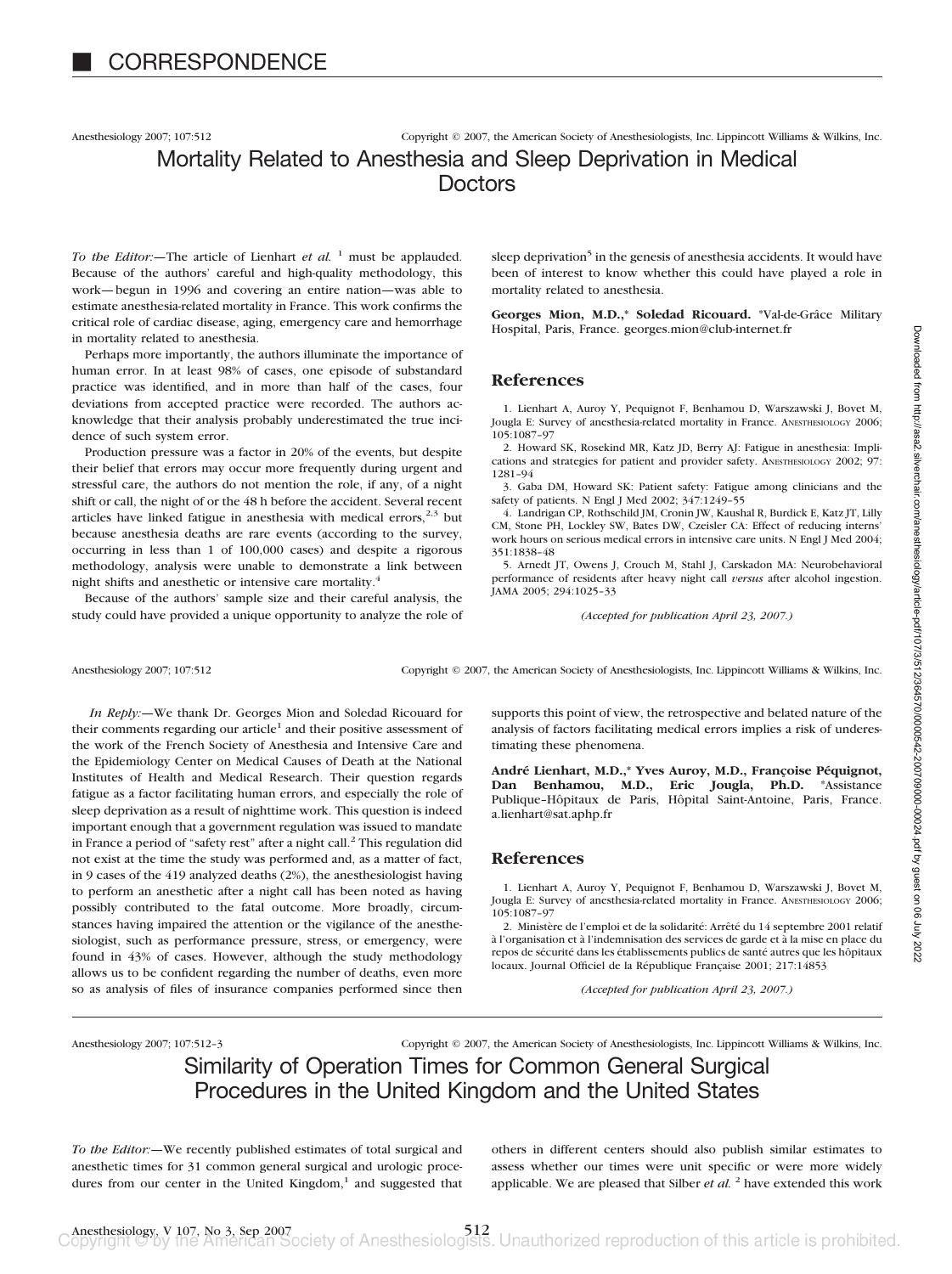#### **Table 1. Summary of Procedure Times from the Two Studies**

|                                    | Estimates of Times from Study, min |                                                 |
|------------------------------------|------------------------------------|-------------------------------------------------|
| Procedure                          |                                    | Silber et $al.^2$ Pandit and Carey <sup>1</sup> |
| Anterior resection                 | 240                                | 229                                             |
| Hemicolectomy                      | $158*$                             | 141                                             |
| Sigmoidectomy                      | 155                                | 149                                             |
| Reversal stoma (reversal Hartmann) | 125                                | 138                                             |
| Laparoscopic cholecystectomy       | 105                                | 86                                              |
| Incisional hernia                  | 103†                               | 85                                              |
| Mastectomy                         | 120                                | 101                                             |
| Wide excision breast lesion        | 75                                 | 66                                              |

The data of Silber *et al.<sup>2</sup>* are from their cases where no other procedure was billed. The data of Silber *et al.<sup>2</sup>* are medians of their data set; the data of Pandit and Carey<sup>1</sup> are means of their data set.

\* Average of left and right hemicolectomy times. † Average time of incisional hernia repair with and without graft.

and published relevant time estimates. Theirs is an impressively larger database and includes data from 183 hospitals in Pennsylvania; our data were derived from a more modest combination of estimates provided by professional staff and our own operating room database. Despite such self-evident differences, comparing their estimates with ours shows that for procedures examined by both studies, any differences are very small (table 1).

The remarkable similarity of the operative times is significant. First, it confirms our conclusion—and that of others<sup>3</sup>—that experienced surgeons and anesthesiologists can predict operation times very well. Second, because the times reported by the two studies were from very different centers located in different countries, it suggests that these estimates that can be more widely applied. If this is the case, it follows

with hospital (a conclusion which is at odds with the similarity of their data with our United Kingdom data, because we might expect wider disparity between the two countries than between different hospitals in the same country). However, it is unclear from their article whether the statistical influence of hospital affected all procedures or just some specific procedures, or whether the between-hospital variability for any (or all) procedures was different from the within-hospital variability.

**Jaideep J. Pandit, M.A., B.M., D.Phil., F.R.C.A.,** John Radcliffe Hospital, Oxford, United Kingdom. jaideep.pandit@dpag.ox.ac.uk

# **References**

1. Pandit JJ, Carey A: Estimating the duration of common elective operations: Implications for operating list management. Anaesthesia 2006; 61: 768–76

2. Silber JH, Rosenbaum PR, Zhang X, Even-Shoshan O: Influence of patient and hospital characteristics on anesthesia time in Medicare patients undergoing general and orthopedic surgery. ANESTHESIOLOGY 2007; 106:356–64

3. Wright I, Kooperberg C, Bonar B, Bashein G: Statistical modelling to predict elective surgery time: Comparison with a computer scheduling system and surgeon-provided estimates. ANESTHESIOLOGY 1996; 85:1235–45

4. Kelly MJ, Eastham A, Bowling GS: Efficient OR scheduling: A study to decrease cancellations. AORN J 1985; 41:565–7

5. Rai M, Pandit JJ: Day of surgery cancellations after nurse-led preassessment in an elective surgical centre: The first 2 years. Anaesthesia 2003; 58:692–9

*(Accepted for publication May 20, 2007.)*

Anesthesiology 2007; 107:513 Copyright © 2007, the American Society of Anesthesiologists, Inc. Lippincott Williams & Wilkins, Inc.

*In Reply:—*We thank Dr. Pandit for his letter. It is interesting that Medicare anesthesia claims, chart abstraction in the United States, $<sup>1</sup>$  and</sup> computerized records from operating rooms in the United Kingdom all produce similar procedure durations, consistent with the validity of all three measures.

Dr. Pandit observes that procedure times at his center are similar to the median times for 183 hospitals in Pennsylvania—this one United Kingdom center would fit near the center of the distribution in Pennsylvania. Although this observation is interesting, it is not logically inconsistent with variation in procedure time between hospitals in both Pennsylvania and the United Kingdom. To see variation between hospitals, one must study several hospitals.

Dr. Pandit asks whether differences between Pennsylvania hospital procedure times are different for different procedures. Indeed they are. We looked at the five most common procedures in our data base (total knee replacement, open reduction of fractured femur with internal fixation, laparoscopic cholecystectomy, total hip replacement, and partial hip replacement) for the 10 largest hospitals in Pennsylvania, adding interaction effects to the model in our article.<sup>2</sup> Of the  $5 \times 10 =$ 50 possible interactions, 15 were significant using the Bonferroni correction ( $P \le 0.05/50 = 0.001$ ), so that at least for common procedures at large hospitals, procedure duration differs in different ways at different hospitals. This is consistent with the notion that procedure duration at a hospital is a function of the individual physicians, nurses, and care team members practicing within hospitals and possibly performing different procedures with different skills. For example, future

research exploring physician characteristics and style of practice inside and across hospitals may help to explain the differences in procedure times we observed by the race and income of the Medicare patient.<sup>2</sup>

Using our algorithm, Medicare claims can now provide investigators with an opportunity to study a vast number of questions involving patients, surgeons, anesthesiologists, hospitals, and even health systems. Although procedure times have generally been reported from single-institution studies, having times now available from literally 40 million procedures yearly, dating back to 1994 and extending to the present, should allow many new investigations that will greatly benefit our understanding of surgical care and healthcare delivery.

**Jeffrey H. Silber, M.D., Ph.D.,\* Paul R. Rosenbaum, Ph.D.**† \*The University of Pennsylvania School of Medicine and The Wharton School, and The Children's Hospital of Philadelphia, Philadelphia, Pennsylvania. silber@email.chop.edu †The Wharton School, The University of Pennsylvania, Philadelphia, Pennsylvania.

## **References**

1. Silber JH, Rosenbaum PR, Zhang X, Even-Shoshan O: Estimating anesthesia and surgical times from Medicare anesthesia claims. ANESTHESIOLOGY 2007; 106: 346–55

2. Silber JH, Rosenbaum PR, Zhang X, Even-Shoshan O: Influence of patient and hospital characteristics on anesthesia time in Medicare patients undergoing general and orthopedic surgery. ANESTHESIOLOGY 2007; 106:356–64

*(Accepted for publication May 20, 2007.)*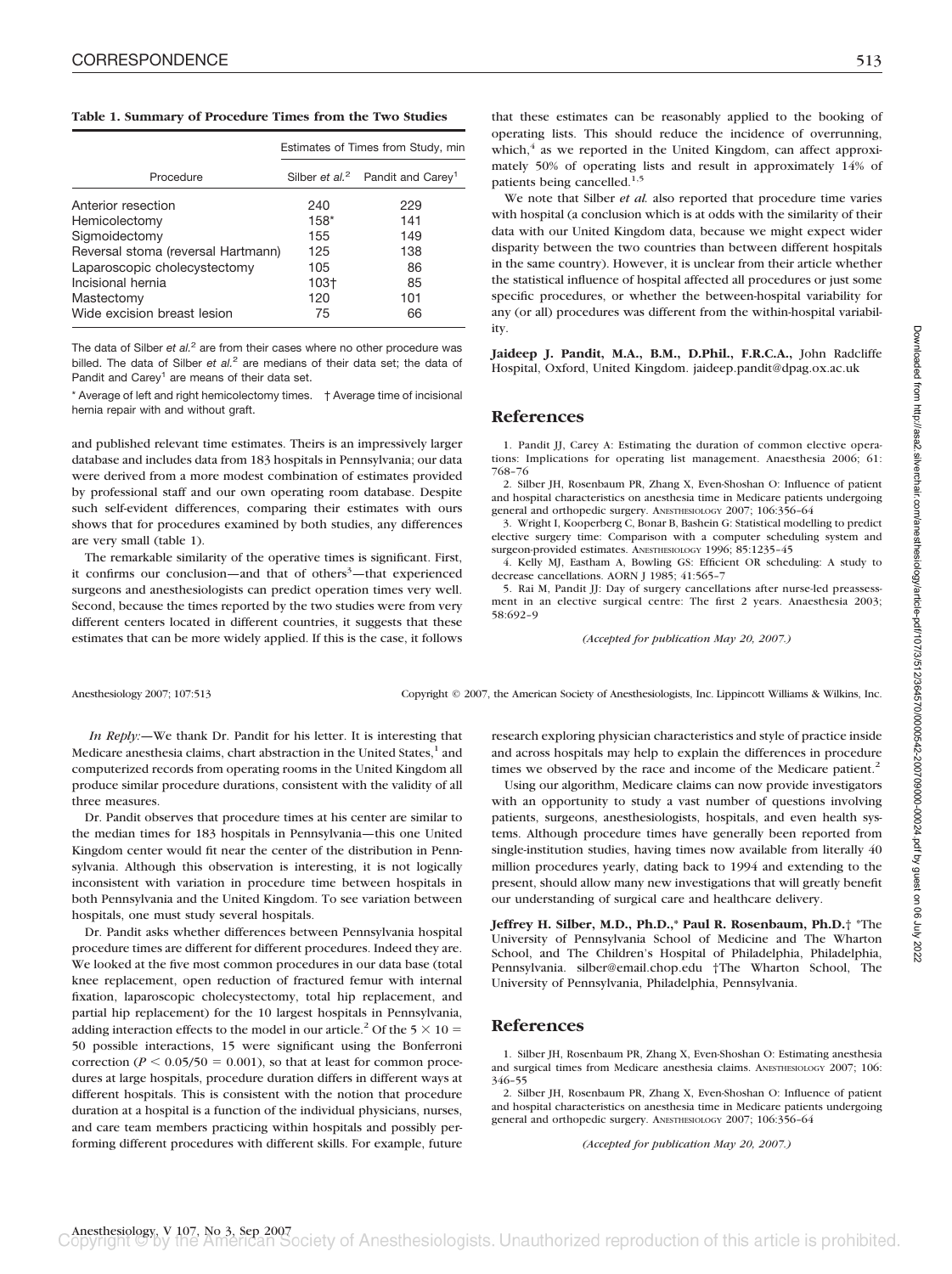Anesthesiology 2007; 107:514 Copyright © 2007, the American Society of Anesthesiologists, Inc. Lippincott Williams & Wilkins, Inc.

# Disruption of Water Trap from Leak of Isoflurane during the Vaporizer Filling Process in the Dräger Apollo

*To the Editor:—*We write to inform your readers about our experience with the configuration of the Dräger Apollo anesthesia machine (Dräger Medical, Inc., Telford, PA). We have had several instances where end-tidal carbon dioxide readings were skewed or undetected by the gas analyzer after successful tracheal intubation. Upon inspection of the source of the problem, it was found that the water trap (positioned just below the isoflurane vaporizer; fig. 1) was severely cracked and disfigured (fig. 2). This compromise of the water trap led to the inability to accurately detect and monitor end-tidal carbon dioxide. Upon replacement of the water trap, accurate carbon dioxide monitoring was once again possible.

It was discovered that during the filling process of the isoflurane vaporizer, a small amount of volatile anesthetic had dripped down on the water trap, leading to compromise of the integrity of the plastic outer shell of the trap and loss of the ability to accurately detect and monitor end-tidal carbon dioxide. These conditions were easily reproducible and always led to the same water trap disruption.

Further investigation revealed that inspired and end-tidal volatile anesthetic levels may be skewed as well. In a clean anesthesia circuit with gas flow consisting of 100% oxygen in the presence of a water trap disrupted by spillage of isoflurane, high levels of inspired and expired isoflurane were detected despite the vaporizer having never been turned to the "on" position.

Most anesthetic machines have a configuration that places the water trap above the vaporizers. The Dräger Apollo has a unique configuration that places the water trap directly below the vaporizers and at risk from spillage of volatile anesthetic agents during the filling process. Since these episodes, we have repositioned the isoflurane vaporizer into the position to the far left side of the machine, away from the water trap. So far, this change seems to have eliminated the issue. Incidentally, sevoflurane and desflurane seem to cause little to no disruption of the water trap based on our limited trials of direct exposure. Perhaps chronic exposure to these agents may lead to similar disruptions, but certainly not to the same degree as isoflurane. The filling system on the desflurane vaporizer also seems to be less prone to spillage, thereby making it a seemingly more appropriate choice for placement in the position above the water trap. Other possible solutions might include removal of the vaporizer before filling it and avoiding overfilling of the vaporizer to minimize dripping during the filling process.

Potential problems that can arise may include incorrect assessment of correct tracheal placement of the endotracheal tube, skewed or absent capnograms, and elevated inspired and end-tidal volatile anesthetic readings. It is hoped that this information will help practitioners have early recognition of these water trap disruptions to avoid misinterpretation of clinical situations. Practitioners should also consider avoiding the placement of the isoflurane vaporizer directly above the water trap and should have replacement water traps readily available so that patient care is not interrupted.

Support was provided solely from institutional and/or departmental sources. After numerous failed attempts to acquire a reply to this letter, it is being published without a response. —James C. Eisenach, M.D., Editor-in-Chief



Fig. 1. Dräger Apollo anesthesia machine with water trap lo**cated directly below the isoflurane vaporizer.**



**Fig. 2. Water trap that was exposed to isoflurane (***left***) compared with a normal water trap (***right***).**

**Russell K. McAllister, M.D.,\* Miles N. Payne, M.B.A., M.D., Timothy M. Bittenbinder, M.D.** \*Scott & White Memorial Hospital and Clinic, Temple, Texas. rmcallister@swmail.sw.org

*(Accepted for publication March 20, 2007.)*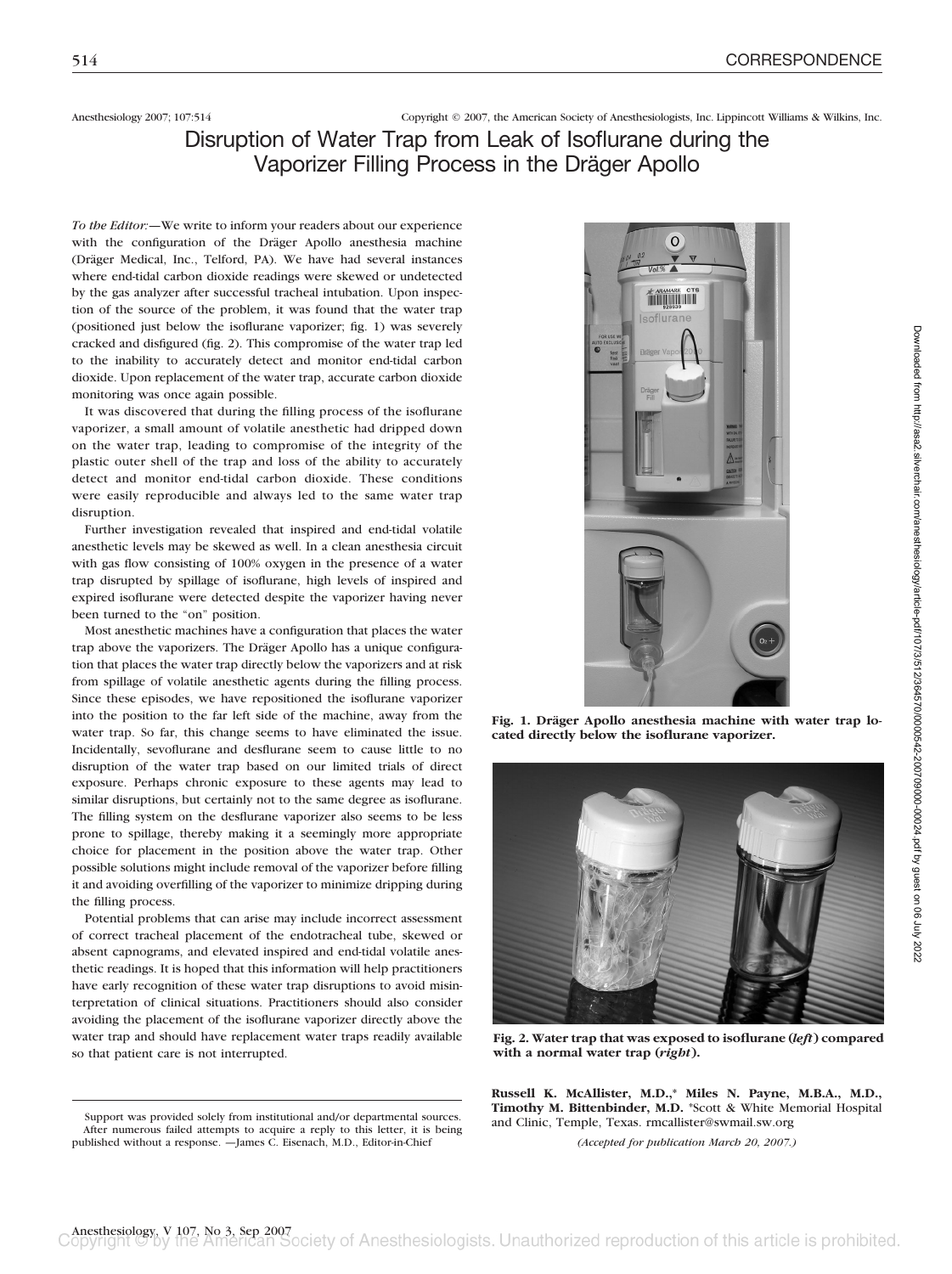Anesthesiology 2007; 107:515 Copyright © 2007, the American Society of Anesthesiologists, Inc. Lippincott Williams & Wilkins, Inc.

# Tega-dermabrasion

*To the Editor:—*Injury to soft tissues including eye injury and blindness is a cause for concern, especially during prone positioning during anesthesia. We report a case of periorbital skin injury in a healthy 19-yr-old man after the use of a transparent medical dressing (TMD) (Tegaderm; 3M Health Care, St. Paul, MN) for eye closure during general anesthesia.

At our institution, TMD (Tegaderm) is routinely applied for eye closure to prevent injury, especially for prone positioning during general anesthesia. In our case, a healthy 19-yr-old man underwent general anesthesia in the prone position for radiofrequency ablation of a coccygeal osteoma. After an uneventful induction of general anesthesia, two 2  $3/8'' \times 2$  3/8"-inch pieces of TMD (Tegaderm) were applied for eye protection. The patient's head was supported with a standard foam headrest pillow (Gentle Touch 7-inch Head Rest Pillow with Right Intubation Slot; OSI, Union City, CA). The patient had no history of sensitivity to tape or latex. The procedure lasted for 90 min, with no blood loss.

At the conclusion of the case, the TMD was carefully removed. The periorbital skin appeared warm, erythematous, hemorrhagic, and mildly edematous. The inflamed areas were rectangular and conformed to the shape of the TMD. The patient reported periorbital burning and tingling pain.

There was an immediate concern of permanent disfiguring periorbital scarring from the hemorrhagic wound. Further inquiry revealed that the patient had been prescribed a topical acne treatment wash, Benzac (5% benzoyl peroxide), and had been using it regularly. The dermatologist was consulted, and options for reducing scarring were discussed. Desonide 0.05% cream, a topical glucocorticoid, was applied to the affected areas to minimize reactive scarring and discoloration. Over a period of 6 h, the erythema improved; the patient was discharged home (fig. 1). Over the next week, the inflammation subsided, with no residual scarring or discoloration.

Most corneal abrasions during general anesthesia are thought to be secondary to lagophthalmos, an incomplete closure of the eyelids.<sup>1</sup> Adhesive tape or TMD (Tegaderm) are routinely used to approximate the eyelids. We are reporting this case because it is unique for a young, otherwise healthy adult to sustain a skin stripping injury from an adhesive used for this purpose.

The populations usually at risk of skin injury from adhesives are patients in extremes of age (premature infants and elderly) and patients on long-term steroid therapy. TMD (Tegaderm) material has been used in patients with thin and friable skin, including premature neonates, as a method of preventing excessive fluid loss.<sup>2</sup> However, when used on skin pretreated with benzoyl peroxide, it seems to cause skin stripping, similar to dermabrasion. Benzoyl peroxide is a powerful bleaching agent and is used in the treatment of many kinds of acne.

Cases of periorbital contact dermatitis have been reported in the literature.3 However, contact dermatitis usually results from repeated exposure after an initial sensitization.

Although benzoyl peroxide skin treatment for acne is effective, side effects include skin drying and peeling.<sup>4</sup> The effect of benzoyl perox-



**Fig. 1. Appearance before discharge.**

**John J. O'Connor, Jr., M.D., Anasuya Vasudevan, M.D., F.R.C.A.\*** \*Beth Israel Deaconess Medical Center and Harvard Medical School, Boston, Massachusetts. avasudev@bidmc.harvard.edu

The authors thank Marc R. Shnider, M.D. (Instructor, Department of Anesthesiology and Critical Care, Beth Israel Deaconess Medical Center and Harvard Medical School, Boston, Massachusetts), for his help with technical assistance with the photograph.

# **References**

1. White E, Crosse MM: The etiology and prevention of perioperative corneal abrasions. Anaesthesia 1998; 53:157–61

2. Bhandari V, Brodsky N, Porat R: Improved outcome of extremely low birth weight infants with Tegaderm application to skin. J Perinatol 2005: 25:276-81 3. Kuijpers Di, Hillen F, Frank J: Occupational peri-ocular contact dermatitis

due to sensitization against black rubber components of a microscope. Contact Dermatitis 2006; 55:77–80

4. Swinyer LJ, Baker MD, Swinyer TA, Mills OH Jr: A comparative study of benzoyl peroxide and clindamycin phosphate for treating acne vulgaris. Br J Dermatol 1988; 119:615–22

5. Breternitz M, Flach M, Prassler J, Elsner P, Fluhr JW: Acute barrier disruption by adhesive tapes is influenced by pressure, time and anatomical location: Integrity and cohesion assessed by sequential tape stripping. A randomized, controlled study. Br J Dermatol 2007; 156:231–40

Support was provided solely from institutional and/or departmental sources. *(Accepted for publication April 11, 2007.)*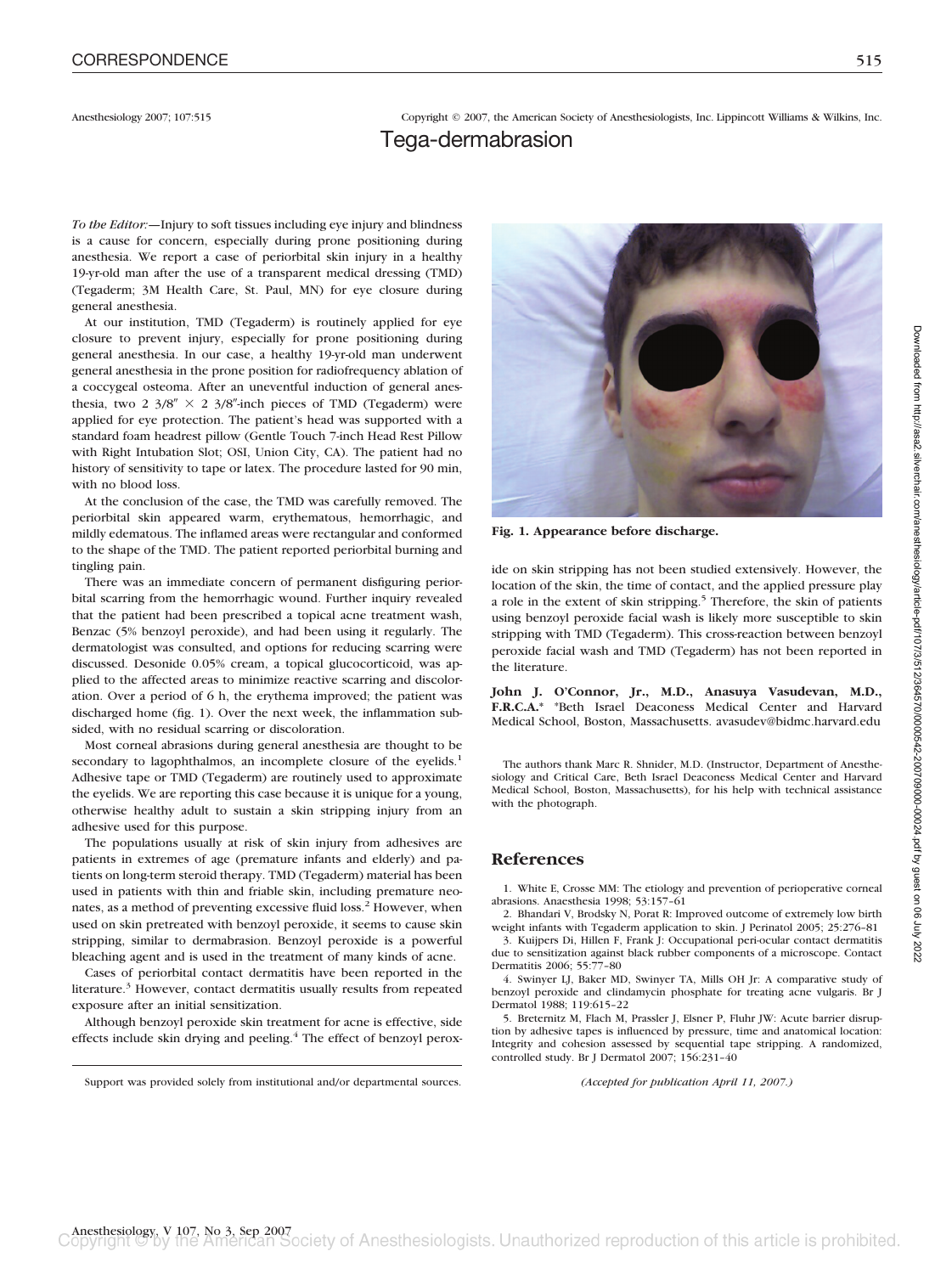Anesthesiology 2007; 107:516 Copyright © 2007, the American Society of Anesthesiologists, Inc. Lippincott Williams & Wilkins, Inc.

Perioperative Thrombotic Risk of Coronary Artery Stents: Possible Role for Intravenous Platelet Blockade

*To the Editor:—*I read with great interest the recent science advisory by Dr. Grines *et al.* <sup>1</sup> detailing their recommendations with respect to dual platelet therapy (aspirin and clopidogrel) after placement of a coronary stent. The advisory highlights the perioperative thrombotic risk for coronary stents. In the perioperative setting, they should be regarded as an unstable coronary syndrome.<sup>1-2</sup> Where possible, elective procedures should be postponed for at least 1 month (bare-metal stent) or up to 1 yr (drug-eluting stent). Furthermore, dual antiplatelet therapy should be continued throughout the perioperative period, with only temporary cessation of clopidogrel therapy where clinically indicated, *e.g.*, excessive bleeding risk.

Even with protocol-based intensive perioperative treatment of these patients in the noncardiac surgical setting, there is still a 4.9% mortality rate and a staggering  $44.7\%$  complication rate.<sup>2</sup> The major etiology of perioperative stent thrombosis is the activated platelet, which may require multimodal blockade even in the setting of an overt bleeding risk.

What about the adjunctive role of perioperative intravenous platelet blockade with IIa/IIIb blockers such as tirofiban? This would allow preoperative withdrawal of clopidogrel with ongoing precise control of platelet blockade. This application was recently successfully illustrated in the following integrated protocol involving three patients: clopidogrel discontinued 3 days before surgery; preoperative hospital admission for infusion of unfractionated heparin and tirofiban until 6 h before surgery; loading dose of clopidogrel on the first postoperative day, followed by maintenance therapy; aspirin therapy continued throughout the perioperative period. $3$  This encouraging pilot experience awaits confirmation of efficacy and safety in further trials. Until then, the safety and efficacy of this perioperative approach are not conclusively established.

It is imperative that aggressive anticoagulation, including dense platelet blockade, be maintained throughout the perioperative period to maintain coronary stent patency. This is particularly important if the stent has not endothelialized, as may be the case in emergency surgery. The coronary stent, whether bare metal or drug eluting, should be managed as a high-risk coronary lesion in the perioperative period. Intravenous IIa/IIIb platelet blockade has tremendous promise as an adjunct in the perioperative management of these iatrogenic unstable coronary artery syndromes.

**John G. T. Augoustides, M.D., F.A.S.E.,** Hospital of the University of Pennsylvania, Philadelphia, Pennsylvania. yiandoc@hotmail.com

### **References**

1. Grines CL, Bonow RO, Casey DE, Gardner TJ, Lockhart PB, Moliterno DJ, O'Gara P, Whitlow P: Prevention of premature discontinuation of dual antiplatelet therapy in patients with coronary artery stents: A science advisory from the American Heart Association, American College of Cardiology, Society for Cardiovascular Angiography and Interventions, American College of Surgeons, and American Dental Association, with Representation from the American College of Physicians. Circulation 2007; 115:813–8

2. Vicenzi MH, Meislitzer T, Heitzinger B, Halaj M, Fleisher LA, Metzler H: Coronary artery stenting and non-cardiac surgery: A prospective outcome study. Br J Anaesth 2006; 96:686–93

3. Broad L, Lee T, Conroy M, Bolsin S, Orford N, Black A, Birdsey G: Successful management of patients with a drug-eluting coronary stent presenting for elective non-cardiac surgery. Br J Anaesth 2007; 98:19–22

*(Accepted for publication April 20, 2007.)*

Anesthesiology 2007; 107:516–7 Copyright © 2007, the American Society of Anesthesiologists, Inc. Lippincott Williams & Wilkins, Inc. Lipid Reversal of Central Nervous System Symptoms of Bupivacaine Toxicity

*To the Editor:—*Having read with interest the recent reports of treatment of local anesthetic toxicity, $1-3$  I would like to report a recent case of inadvertent intravenous bupivacaine injection leading to central nervous system toxicity, managed primarily by intravenous lipid. I believe it may lend support to the academic models suggesting the efficacy of lipid emulsion in bupivacaine-induced cardiac toxicity.<sup>4-6</sup>

An 18-yr-old primagravida, weighing 86 kg, presented at 38 weeks gestation for induction of labor. She had an unsatisfactory nonstress test, borderline hypertension (160/81 mmHg), and mild proteinuria. Her cervix was 1 cm dilated, and the fetal heart rate was 180 beats/min with decelerations to 110 beats/min.

Epidural analgesia was requested by the obstetrician after membranes were ruptured and was performed with the patient sitting, at the L1–L2 interspace with good loss of resistance to saline at 7 cm. The catheter was advanced 4 cm and had free flow and no return of blood or cerebrospinal fluid. A test dose of 4 ml lidocaine, 2%, was negative for intravenous or spinal effects after 5 min. Six milliliters isobaric bupivacaine, 0.25%, was then given over 2–3 min, with good pain relief within 10 min. Blood pressure, however, slowly increased over

the next 15 min to 172/114 mmHg, with a heart rate of 86 beats/min and more pronounced fetal heart rate decelerations. Oxygen was administered by mask at 10 l/min, the obstetrician was called to come urgently, and in anticipation of cesarean delivery,  $100 \mu$ g fentanyl in 6 ml was given *via* the epidural catheter. The blood pressure continued to rise over a further 15 min to 165/123 mmHg, with a pulse of 119 beats/min, and the patient was given a 10-ml dose of bupivacaine, 0.5%, *via* the catheter after a negative aspiration check, in anticipation of the likely decision for operative delivery. Within 90 s, the patient became restless and agitated and did not obey commands. She displayed twitching of her face and limbs. A further aspiration of the epidural catheter now revealed venous blood easily withdrawn, and the patient then became unresponsive. Blood pressure was maintained at 150/110 mmHg, pulse was 120 beats/min, and fetal heart rate was 130 beats/min with decelerations to 90 beats/min. There was no electrocardiographic monitoring of the patient—it is not routine in this hospital.

The differential diagnosis included cerebral irritation secondary to either pregnancy-induced hypertension or, more likely, intravenous bolus bupivacaine. Because of the obvious concern for imminent cardiac arrest, the crash cart was brought in, and I elected to admin-Support was provided solely from institutional and/or departmental sources. ister lipid emulsion—which our department had recently elected to